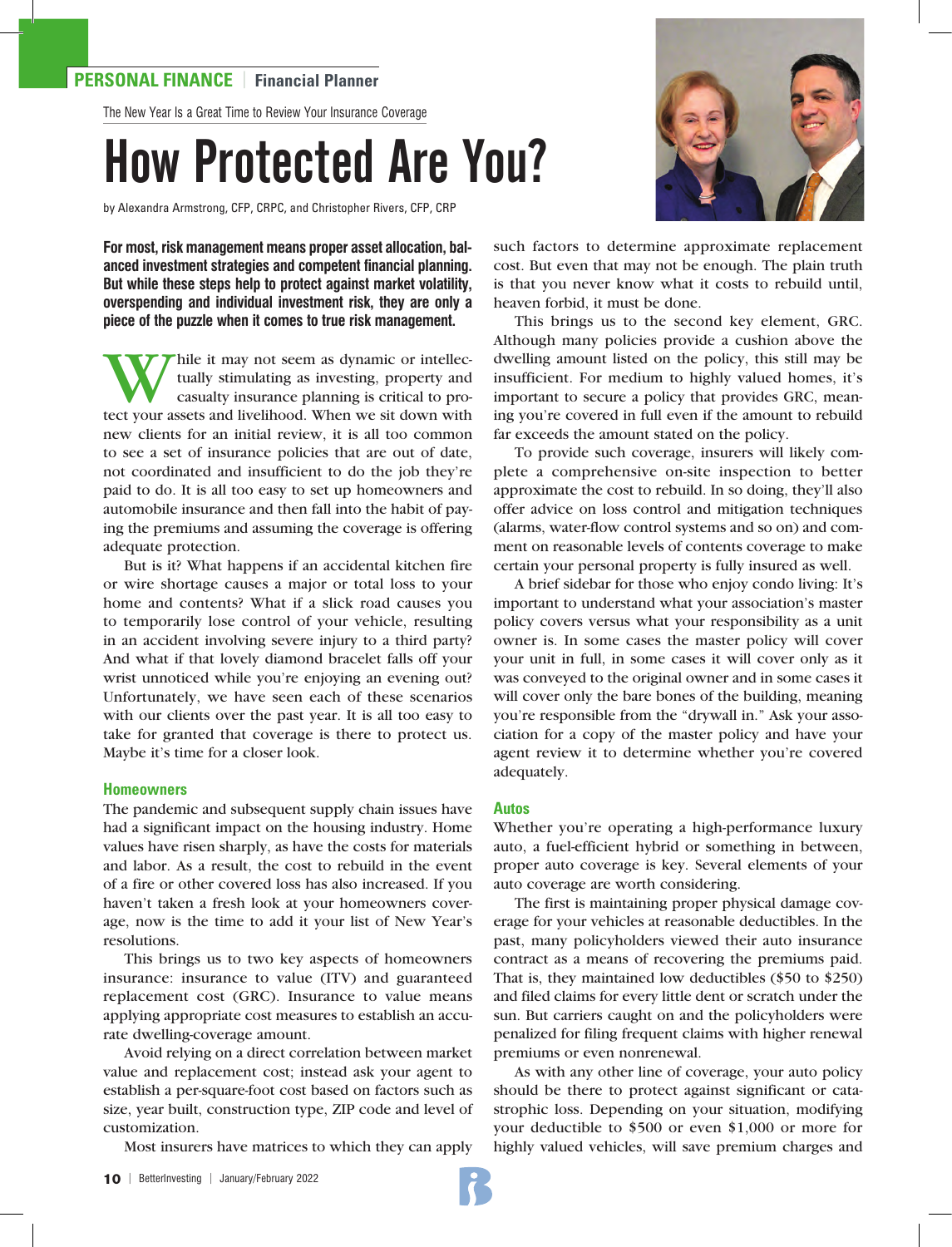deter you from filing a minimal claim that can be paid for out-of-pocket.

Additionally, you might consider "agreed value" coverage for your vehicles. Agreed value locks in the value of your vehicle for the full policy period, guaranteeing you a specified amount in the event of a total loss from a covered peril. Most personal auto policies provide only the depreciated value of the vehicle at the time of loss.

Today, with values rising for used vehicles due to continued supply issues, agreed value can mean a difference of thousands of dollars come claims time, particularly if you own a classic or modified vehicle. Some carriers who provide agreed value also waive your deductible in the event of a total loss, another cash flow positive.

Even more critical than physical damage coverage to your vehicle is proper liability coverage for personal injury and property damage to others. For all the years and effort placed in building your assets, one inadvertent turn or lane change can put that wealth at risk unless sufficient liability coverage is in place.

This is implemented on two levels: primary auto liability and umbrella liability that we'll cover below. Although states regulate the minimum liability limits required by law, such limits are inadequate to cover a significant claim. Even modestly higher limits can be insufficient. With typical bodily injury limits of \$100,000 per person and property damage limits of \$50,000, you are still exposed if held liable for more significant injury or damage. With an increasing number of highly valued vehicles on the road today, \$50,000 simply may not be enough to cover a total loss.

Equally as important on the liability front is uninsured/underinsured motorist (UM/UIM) liability coverage. Despite state laws, many motorists operate without insurance or with very minimal limits. If you're struck by such a driver with insufficient insurance, you become reliant

## **"For all the years and effort placed in building your assets, one inadvertent turn or lane change can put that wealth at risk unless sufficient liability coverage is in place."**

on the UM/UIM coverage on your own policy. Unfortunately, too many of us don't bother to review the UM/ UIM limits we carry and in many cases they're far lower than the primary liability limits discussed above. So check your policy and make certain your UM/UIM limits match your primary liability limits. Additionally, as we'll discuss in a moment, consider excess UM/UIM coverage as part of an umbrella liability policy.

#### **Valuable Articles**

Let's turn our attention back to personal property for a moment. In particular, consider those highly valued items such as jewelry, fine art, silverware and other collectibles that carry not only intrinsic but also real market value. You can certainly look to rely on the contents coverage on your homeowners policy, but more than likely there are special sub-limits for certain categories of valuables, including but not limited to those mentioned above.

A separate valuable articles rider can adequately protect these items, either with an identified limit for specific items or under blanket coverage that provides an aggregate amount for a particular category with a per item limit. Either way, you have broader coverage with fewer exclusions and "first dollar coverage," meaning no deductible applies.

In many instances, if your valuables make up a significant portion of your contents, you may be able to offset some of the premium by reducing the contents limit on your homeowners policy. Not all carriers allow such flexibility, so it's important to ask your agent whether this makes sense and whether it's feasible. Now that we've protected your heirlooms and other collections, let's turn to protecting your asset base from the potential catastrophe of personal injury liability.

#### **Umbrella Liability**

We've already talked a bit about having appropriate liability limits in place on your homeowners and automobile policies. But even these limits may not be adequate to protect you from a major liability claim. The most cost-effective means of protecting you from third party personal injury claims is by securing a personal umbrella liability policy. Liability coverage of \$1 million can typically be purchased for an annual premium of about \$150 to \$300.

Thus, for a modest premium, often reallocated from the savings reaped from a higher deductible on your homeowners policy, you can protect yourself against claims from a severe auto accident, injury to a house guest, or other issue. Furthermore, your insurer has a duty to defend you even if the claim is baseless, with legal defense costs picked up by your insurance carrier.

An important element of an umbrella liability policy is the definition of personal injury. Liability claims aren't limited to bodily injury and property damage. A broad definition of personal injury that includes libel, slander, defamation of character and so on is important to maintain, especially in this era of social media in which someone's disparaging words, written or spoken, can lead to legal action very quickly.

Review your policy language with your agent and make sure the

*Continued on Page 17*